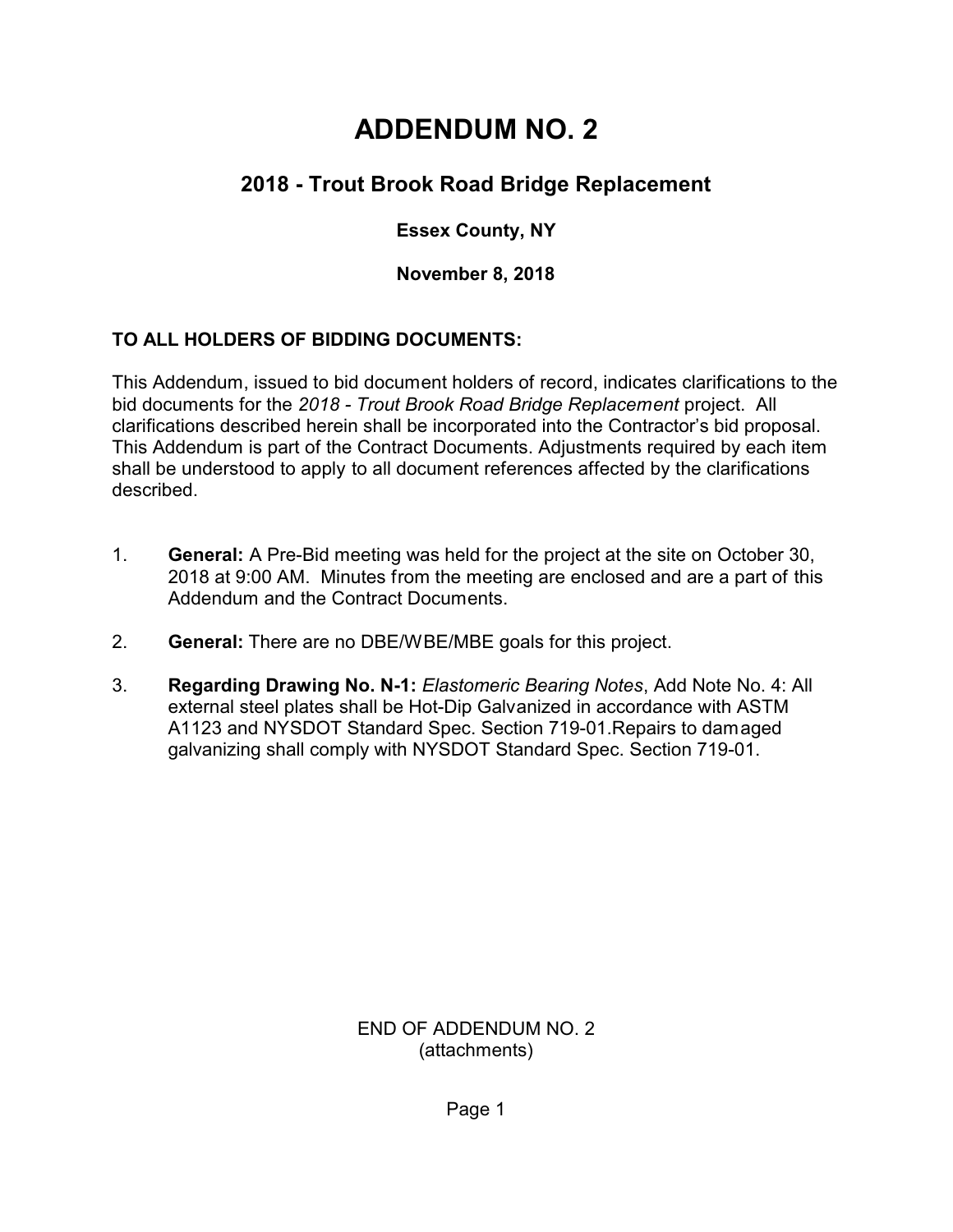**Pre-Bid Meeting Minutes**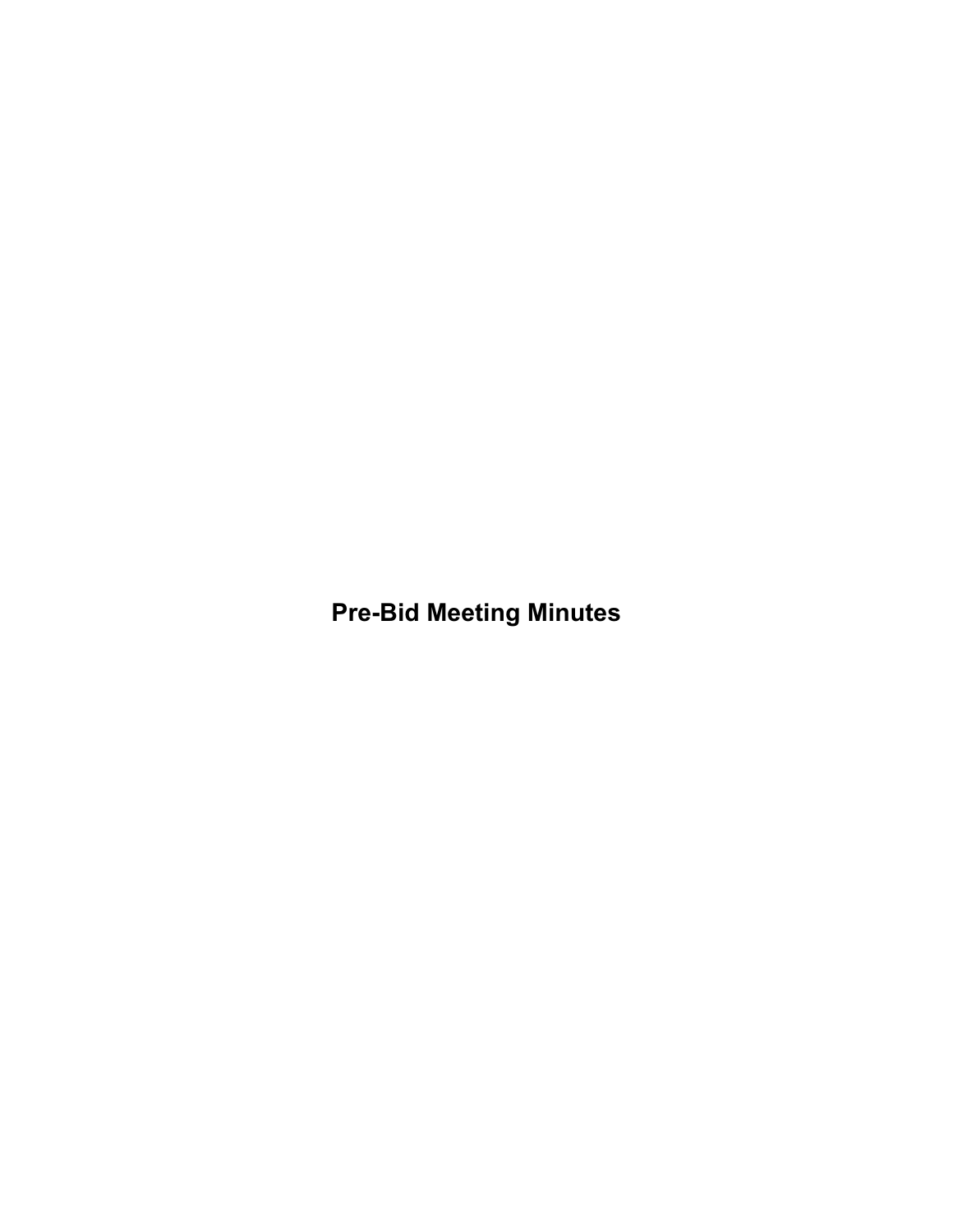*SCHODER RIVERS ASSOCIATES Consulting Engineers, P.C.*

#### **PRE-BID MEETING MINUTES**

Report Date: November 8, 2018

Project: Trout Brook Road over Trout Brook Bridge Replacement

- Attending: Matthew Huntington, PE Schoder Rivers Assoc. Robert Leveille - Essex Co. DPW William Patenaude - Alpine Construction, LLC (Copy of attendance sheet is attached for information)
- Distribution: Via posting on the Essex County Website as a part of Addendum No. 2 for access by all holders of bidding documents.

#### A scheduled pre-bid meeting was held for the above referenced project on October 30th at 9:00AM at the **project site. The following items were discussed:**

- 1. Huntington provided a general summary of the overall scope of work for the project and noted the following addenda that will be issued along with the Pre-Bid Meeting Minutes:
	- The elastomeric bridge bearings sole and masonry plates shall be hot-dip galvanized.
- 2. Leveille stated the temporary traffic signals shall be the responsibility of the contractor.
- 3. Leveille noted that the utility relocation has been completed for the project and that further utility coordination services should not be required.
- 4. Patenaude inquired if a professional engineer (PE) is required to prepare the dewatering plan for the site. Huntington noted the dewatering plan shall be prepared by PE licensed in the State of New York in accordance with dewatering notes 1-5 on drawing N-1 of the contract documents.
- 5. Patenaude inquired if a bat study will be required prior to tree clearing. Since the pre-bid meeting date, Addendum No. 1 has been posted on the Essex County Website. Addendum No. 1 addresses tree removal requirements for the project.

The meeting adjourned at 9:30 AM.

Respectfully submitted:

With Hinting

Matthew Huntington, PE Sr. Project Engineer